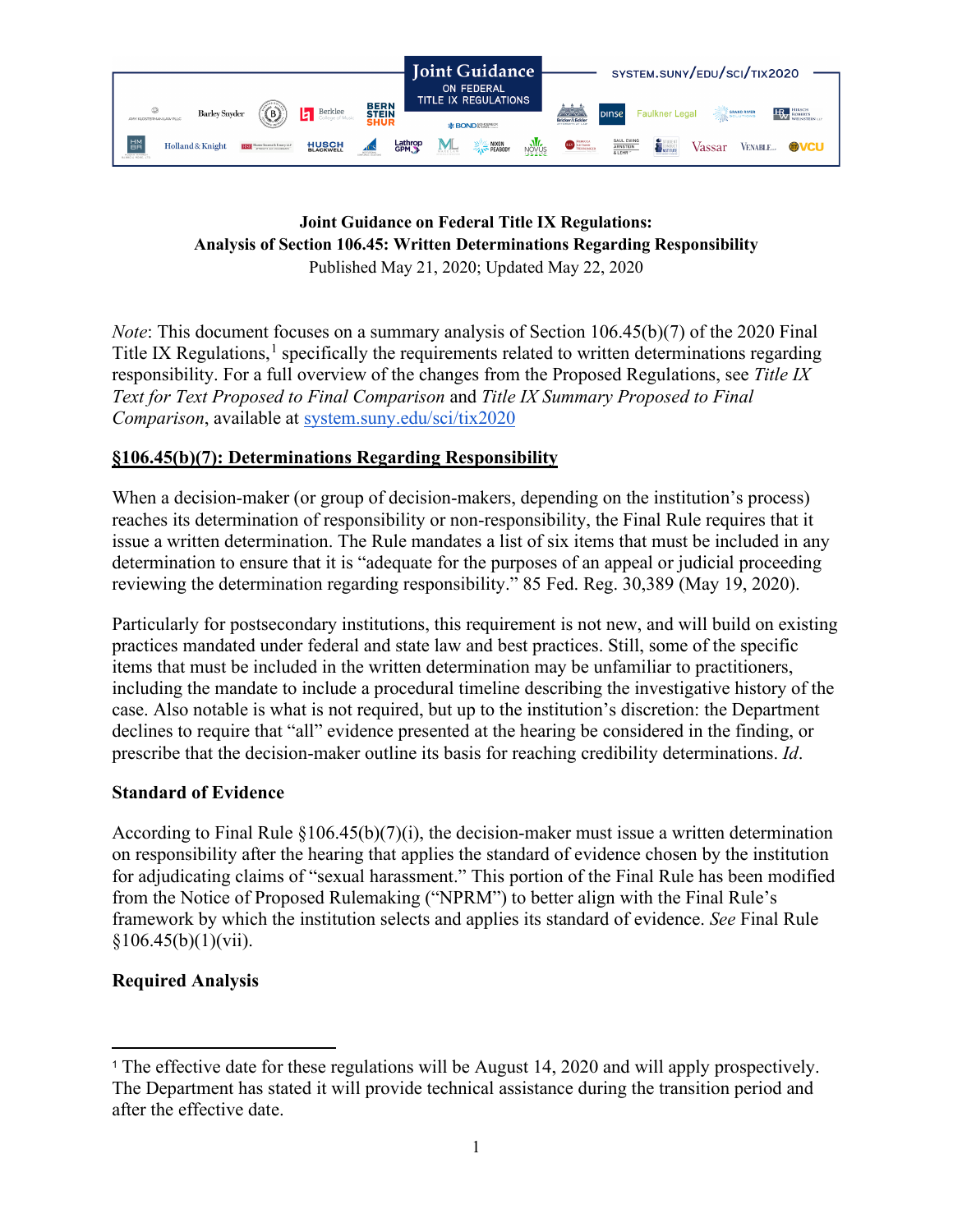Then, in  $\S106.45(b)(7)(ii)$ , the Department describes six items that must be included in the written determination.

(A) Identification of the allegations potentially constituting sexual harassment as defined in § 106.30;

(B) A description of the procedural steps taken from the receipt of the formal complaint through the determination, including any notifications to the parties, interviews with parties and witnesses, site visits, methods used to gather other evidence, and hearings held;

(C) Findings of fact supporting the determination;

(D) Conclusions regarding the application of the recipient's code of conduct to the facts;

(E) A statement of, and rationale for, the result as to each allegation, including a determination regarding responsibility, any disciplinary sanctions the recipient imposes on the respondent, and whether remedies designed to restore or preserve equal access to the recipient's education program or activity will be provided by the recipient to the complainant; and

(F) The recipient's procedures and permissible bases for the complainant and respondent to appeal.

*Identification of the Allegations*. While these items largely mirror the text of the NPRM, the Final Rule eliminates a requirement that the written determination reference the sections of the institution's code of conduct allegedly violated because the finding of responsibility concerns "sexual harassment" covered under §106.30. However, it does not preclude an institution from also referencing a specific code of conduct section alleged to have been violated, and then making a determination regarding whether the facts demonstrate a violation of that section.

*Procedural Steps Taken*. The Department requires that the written determination provide an administrative and investigative history of the case, beginning with the filing of the formal complaint. It admits this requirement may have no equivalent in criminal or civil practice. 85 Fed. Reg. at 30,390. To some extent, this timeline is an accountability measure, as it ensures that the institution is meeting the complicated procedural requirements underlying a sexual harassment investigation, including the inspection and review process, and the sharing of the investigative report. Or, as the Department puts it, this timeline "gives the parties equal opportunity to raise any procedural irregularities on appeal." *Id*. at 30,390-30,391.

Under this requirement, decision-makers should indicate when the respondent received the notice of allegations; who performed the investigation; which witnesses and parties were interviewed and when; what locations, if any, were visited during the investigation; and what type of evidence was reviewed. The written determination should also describe the process undertaken to inspect and review the evidence and disseminate the investigative report, including the adherence to mandated procedural timelines.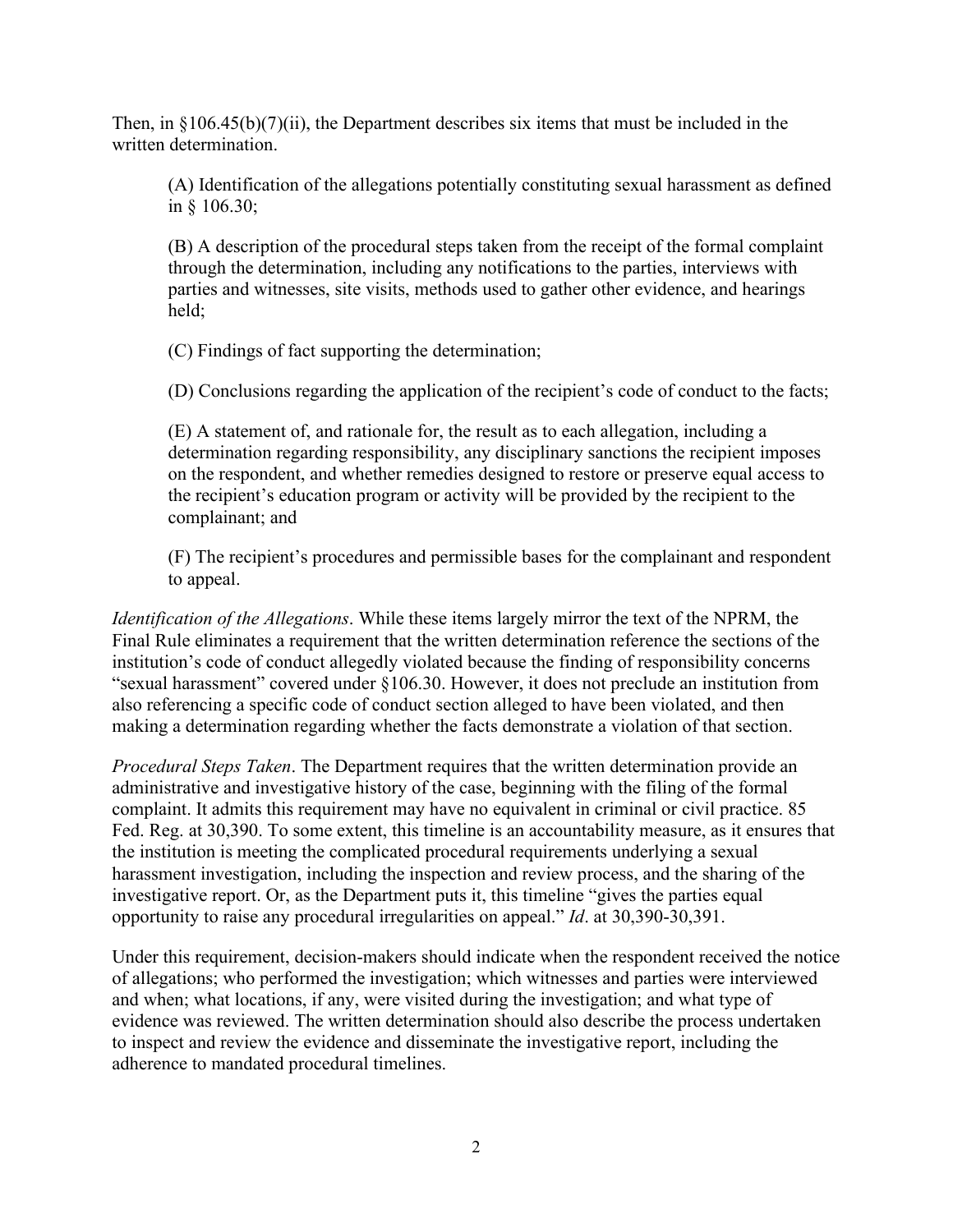In describing the investigative process, the written determination should account for any actual or perceived procedural issues. For example, if a process was delayed for good cause, that delay should be explained in the written determination. Likewise, if the parties requested that the investigators follow certain "leads" that the investigators were not reasonably able to pursue based on a lack of time, resources, or the unavailability of witnesses, that should be addressed in the timeline. *See, Id.* at 30,292 (in searching for facts and evidence, investigators are constrained by "prompt" timeframe and lack of subpoena authority, which "limit the extensiveness or comprehensiveness of a recipient's efforts to gather evidence while reasonably expecting the recipient to gather evidence that is available.").

Ultimately, these details will assist the Title IX Coordinator in understanding whether the institution's response was not clearly unreasonable in the manner it investigated the allegations and not performed in a way that violated the respondent's right to a fair process. This step is also critical for such recordkeeping purposes because the investigative report itself need not include an investigative timeline. *Id.* at 30,391.

*Findings of Fact Supporting the Determination.* The Final Rule does not require the decisionmaker's written determination to include "all" evidence presented at the hearing, or even to grapple with facts *not* supporting the determination. *Id.* at 30,389. Rather, it requires an analysis of what findings of fact support the determination of responsibility or non-responsibility. This qualification may be a significant change for institutions that have chosen to evaluate all evidence presented at the hearing, including irrelevant material, in their written determinations. Under the investigative "funnel" designed under the Final Rule, such irrelevant material has already been set aside prior to the hearing and determination.

*Conclusions Regarding the Code of Conduct.* Where the institution "exercises its discretion" to apply policies and procedures not otherwise required under Title IX, those must be indicated in the written determination. *Id.* at 30,391. For example, the Department requires that the written determination "match up" with the language of the code of conduct itself, particularly where issues of consent are central to the determination. Because the Final Rule offers no definition of consent, the written determination should identify that definition, as indicated within the institutional code of conduct. *Id*.

*Rationale and Sanction*. The decision-maker must make a finding of responsibility or nonresponsibility for each allegation, and describe the rationale for the finding based on an "objective" evaluation of the evidence presented at the hearing. Notably, the Department "decline[s] to expressly require the written determination to address evaluation of contradictory facts, exculpatory evidence, 'all evidence' presented at a hearing, or how credibility assessments were reached, because the decision-maker is obligated to objectively evaluate all relevant evidence, including inculpatory and exculpatory evidence (and to avoid credibility inferences based on a person's status as a complainant, respondent, or witness), under  $\S 106.45(b)(1)(ii)$ ." *Id.* at 30,389. Yet as a practical matter, it may be difficult to present an "objective" evaluation of the evidence without addressing competing narratives, possibly exculpatory facts, and the credibility of the parties and witnesses based on factors outside their status.

The written determination must also indicate what disciplinary sanctions, if any, will be applied to the respondent if that party is found responsible for the allegations. The institution has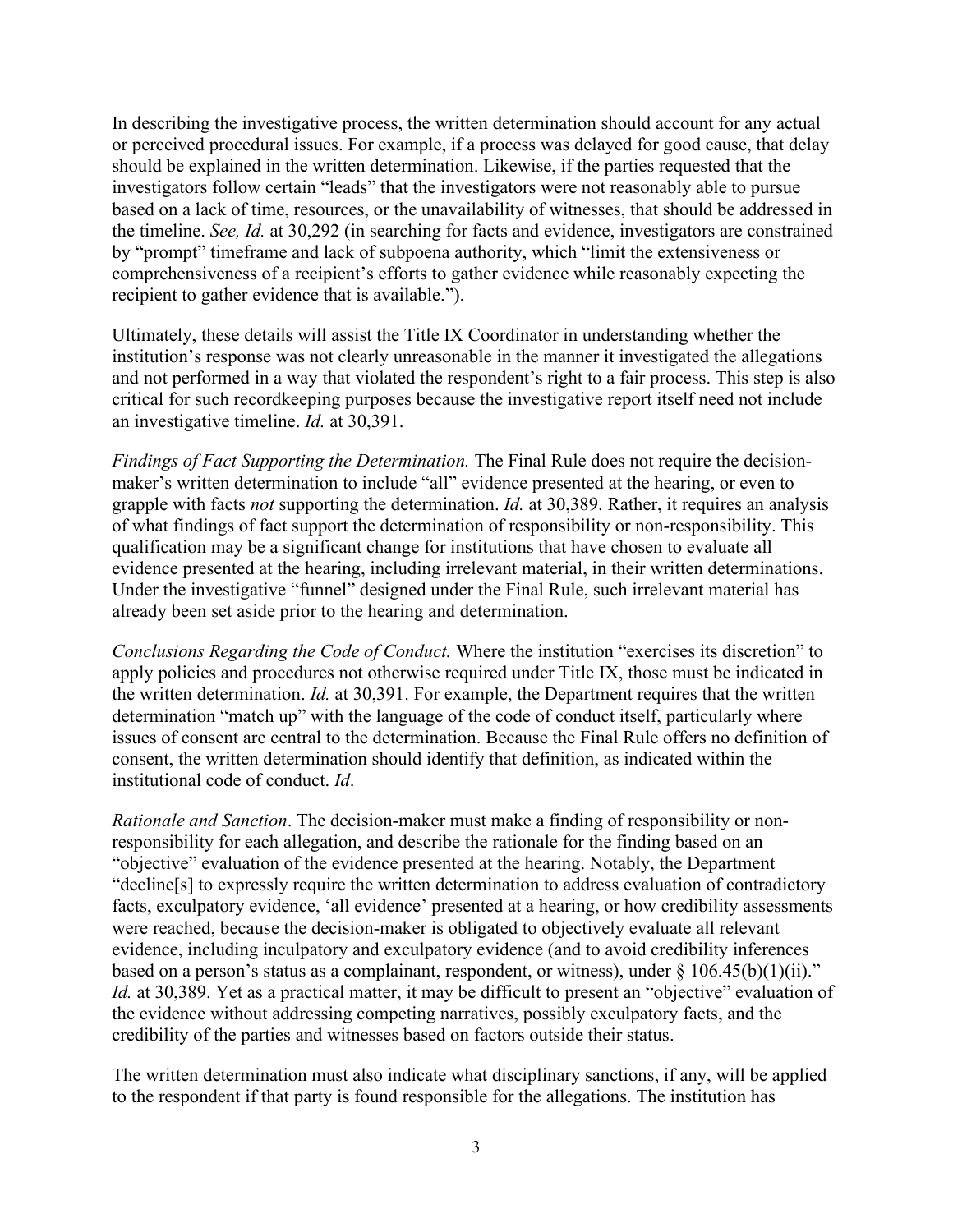discretion in applying sanctions, and the Department does not mandate a "proportionality standard"; rather, it expects that institutions will "make disciplinary decisions that each recipient believes are in the best interest of the recipient's educational environment." *Id.* at 30,274.

While the types of possible sanctions for each violation may be described in a "range" or a "list," the Department indicates that these ranges or lists do not have to be "exclusive" in determining the appropriate remedy. *Id.* at 30,275. Nevertheless, institutions may wish to consider whether applying a sanction not indicated in their code of conduct (or statement of policy in their Annual Security Report for Clery Act-reporting purposes) comports with the due process or fair process rights of students. Note also that the Clery Act requires a "list" for sanctions available for domestic violence, dating violence, sexual assault, and stalking, not a range.

Finally, institutions must indicate "whether remedies designed to restore or preserve equal access to the recipient's education program or activity will be provided by the recipient to the complainant." §106.45(b)(7)(ii)(E). This language is meant to balance the right of the parties to know whether a disciplinary sanction has been imposed on the respondent, with the right of the complainant to maintain confidentiality in any remedies outside a disciplinary sanction resulting from the finding of responsibility. *Id*. at 30,425.

Remedies that do not impact the respondent should not be disclosed in the written determination; rather, the determination should simply indicate that "remedies will be provided to the complainant." *Id*. But the complainant should be informed of the sanctions imposed "because knowledge of the sanctions may impact the complainant's equal access to the recipient's education program and activity." *Id* at 30,428.

For example, the Department notes that if the respondent is subject to a no-contact order along with a disciplinary sanction, "the written determination should list the one-way no-contact order as a sanction against the respondent and state that the recipient will provide remedies to the complainant. Thus, even where the no-contact order constitutes both a sanction and a remedy, the written determination would only list the measure insofar as it constitutes a sanction, preserving as much confidentiality as possible around the particular nature of a complainant's remedies." *Id*.

But if the institution, as part of a remedy, changes a complainant's housing arrangement, that remedy should not be disclosed to the respondent; it should not be specifically detailed in the written determination and shared with the respondent. Instead, "the written determination should simply state that remedies will be provided to the complainant." *Id.*

*Appeal Rights.* The written determination must indicate the right to appeal, the grounds for appeal (including any grounds not mandated under the Final Rule but included under the institution's discretion), and the deadlines for bringing an appeal.